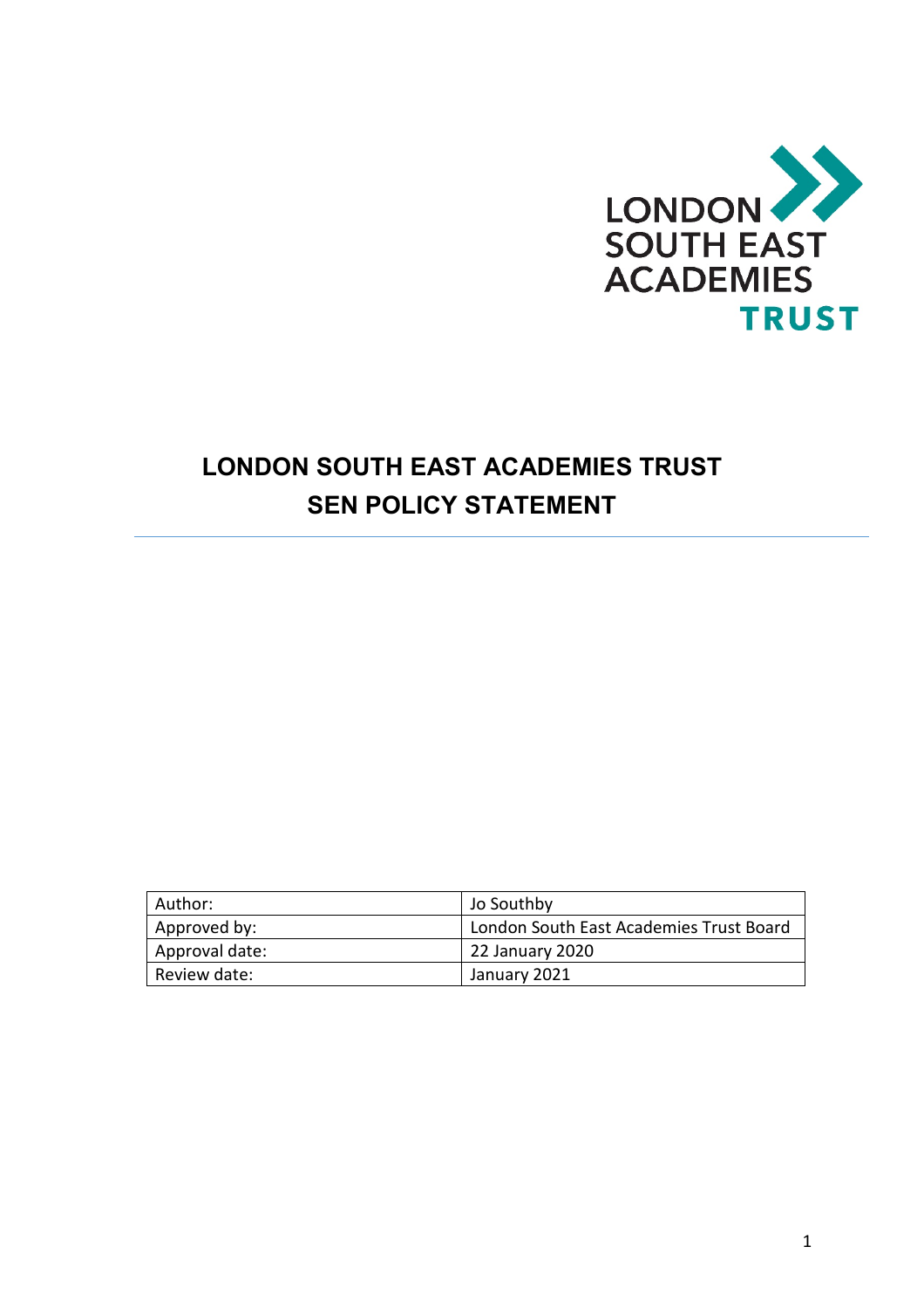# **LONDON SOUTH EAST ACADEMIES TRUST**

### **SEN POLICY STATEMENT**

The London South East Academies Trust (LSEAT) SEN Policy Statement outlines the objectives of the Trustees in making provision for pupils with special educational needs, and a description of how each academy hub's Local Governing Body's Special Educational Needs policy will contribute towards meeting those objectives.

### **General Philosophy**

London South East Academies Trust values the individuality of all children. We are committed to giving all our children every opportunity to achieve the highest of standards. We do this by taking account of pupils' varied life experiences and needs. We offer a broad and balanced curriculum and have high expectations of all our children, encouraging our pupils to participate fully in their learning and develop the skills, attributes and ambition to enable them to move on successfully at every stage in their education and beyond into the wider community. The achievements, attitudes and wellbeing of all our children matter and we actively value and celebrate diversity. This policy helps to ensure that the schools promote the individuality of all our children, irrespective of ethnicity, attainment, age, disability, gender or background.

### **Aims**

LSEAT actively seeks to remove the barriers to learning and participation that can hinder or exclude individual pupils or groups of pupils. This means that equality of opportunity must be a reality for all our children. We make this a reality through the curriculum we deliver in each of our schools, access to relevant and appropriately challenging accreditation, effective support to prepare pupils for adulthood and targeted interventions to enable our pupils to overcome personal barriers. Knowledge of our children and their needs is central to our way of working and we ensure that we use assessment data, observation and pastoral information to inform our practices in order that the needs of individuals and groups can be effectively met.

We are vigilant in our approach to recognising disadvantage and pay particular attention to the individual and different groups of children within our schools:

- Boys and girls
- Minority ethnic and faith groups.
- Children for whom English is not a first language (EAL).
- Children with additional needs both those who have formal diagnosis and those presenting with needs which are yet to be assessed.
- Able and talented children.
- Children at risk of exclusion or permanently excluded from school.
- Children from a Traveller heritage.
- Asylum seekers and refugees.
- Children with a physical disability.
- Children experiencing mental health difficulties.
- Children whose social experiences put them at risk of exploitation, radicalisation and/ or gang affiliation.